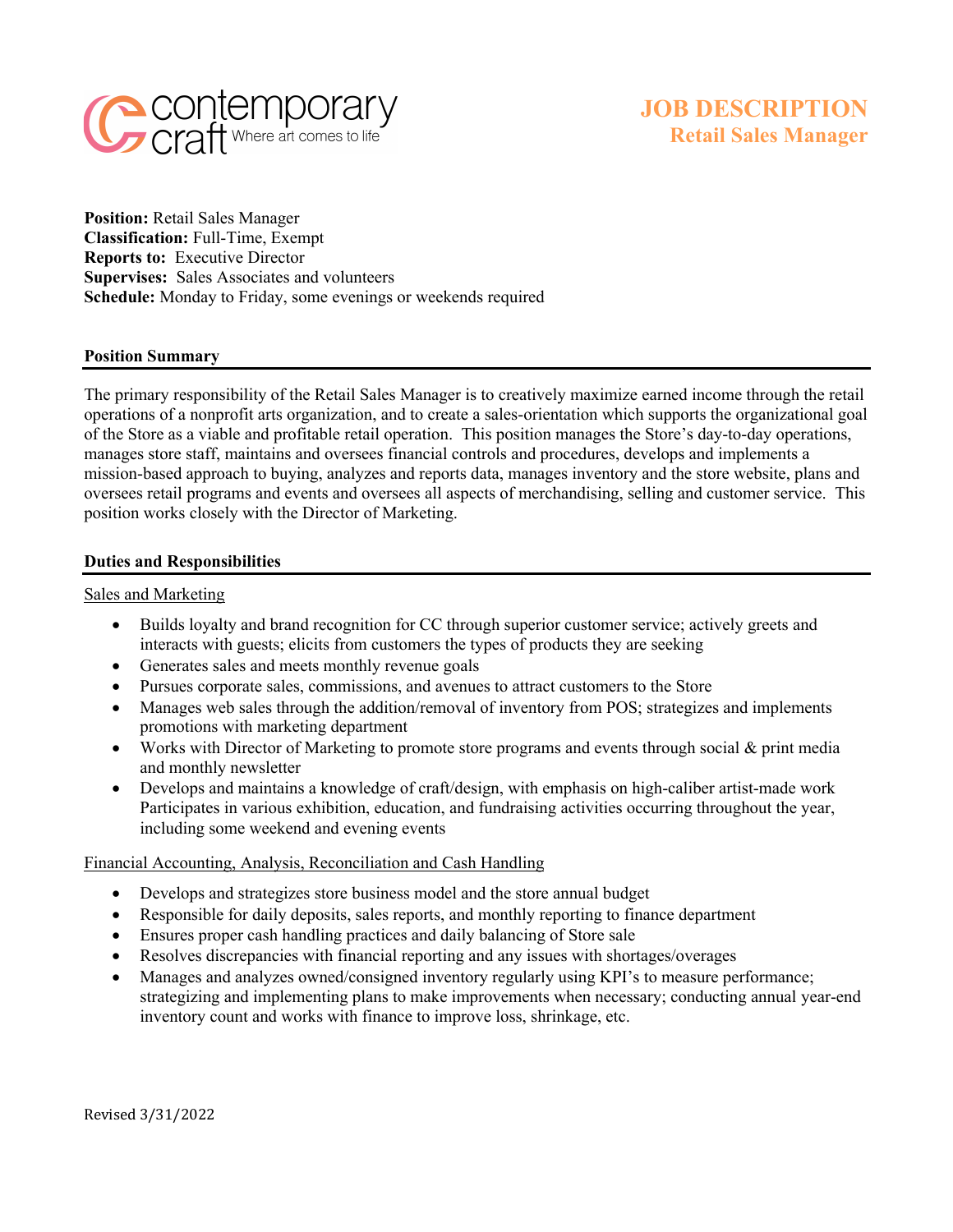## Operations & General Management

- Ensures a clean, organized, well-stocked sales area at all times
- Contacts artists to schedule receipt of new consignment work or to return slow-selling merchandise
- Confirms items have been recorded accurately in point-of-sale system; customer data is collected and recorded correctly
- Controls owned inventory turnover through regular buys and markdowns
- Manages consignment inventory through consistent communication with artists regarding the popularity of their work
- Researches new merchandise and reviews new artist submissions for the Store
- Schedules and assigns staff for daily operations, weekend and evening events as needed
- Manages visual merchandising and designs the store reset with a commitment to fully refreshing the store displays at least once every quarter/season
- Manages the Store operations on-site, trains and supervises paid and volunteer staff to achieve sales goals; schedules and assigns store staff and volunteers for daily operations, weekend and evening events as needed
- Attends and contributes to staff meetings
- Carries out other special duties and assignments as requested

## Retail Programs & Event Management

- Formulates, organizes, and supervises events and programs hosted by the Store
- Tracks and evaluates event results; makes adjustments which best comply with the goals and mission of the Store and organization
- Works with Exhibitions team on solicitation and tracking for Out of Hand auction

# Customer Service

- Maintains a superior level of professionalism, courtesy and efficiency while putting the needs of the customer first
- Researches and resolves customer concerns and complaints. Oversees refunds, exchanges and questions as needed
- Ensures front doors are open and all public and exhibit areas are fully operational during open hours. Becomes knowledgeable about current exhibitions and Studio classes to be able to answer customer questions
- Welcomes guests to Contemporary Craft upon their entrance

## **Qualifications**

- Five years of sales/management experience; commensurate experience or education will be considered
- Must be able to work independently, under pressure, and resolve complex problems as they arise
- Ability to identify priorities and manage projects
- Ability to manage budgeting and work towards retail growth
- Strong time management skills to complete assigned projects under required schedule
- Excellent working knowledge of contemporary craft a plus
- Proficiency in Microsoft Office, particularly excel and word are required
- Proficiency in Point of Sales system required
- Excellent written and communication skills

Revised 3/31/2022